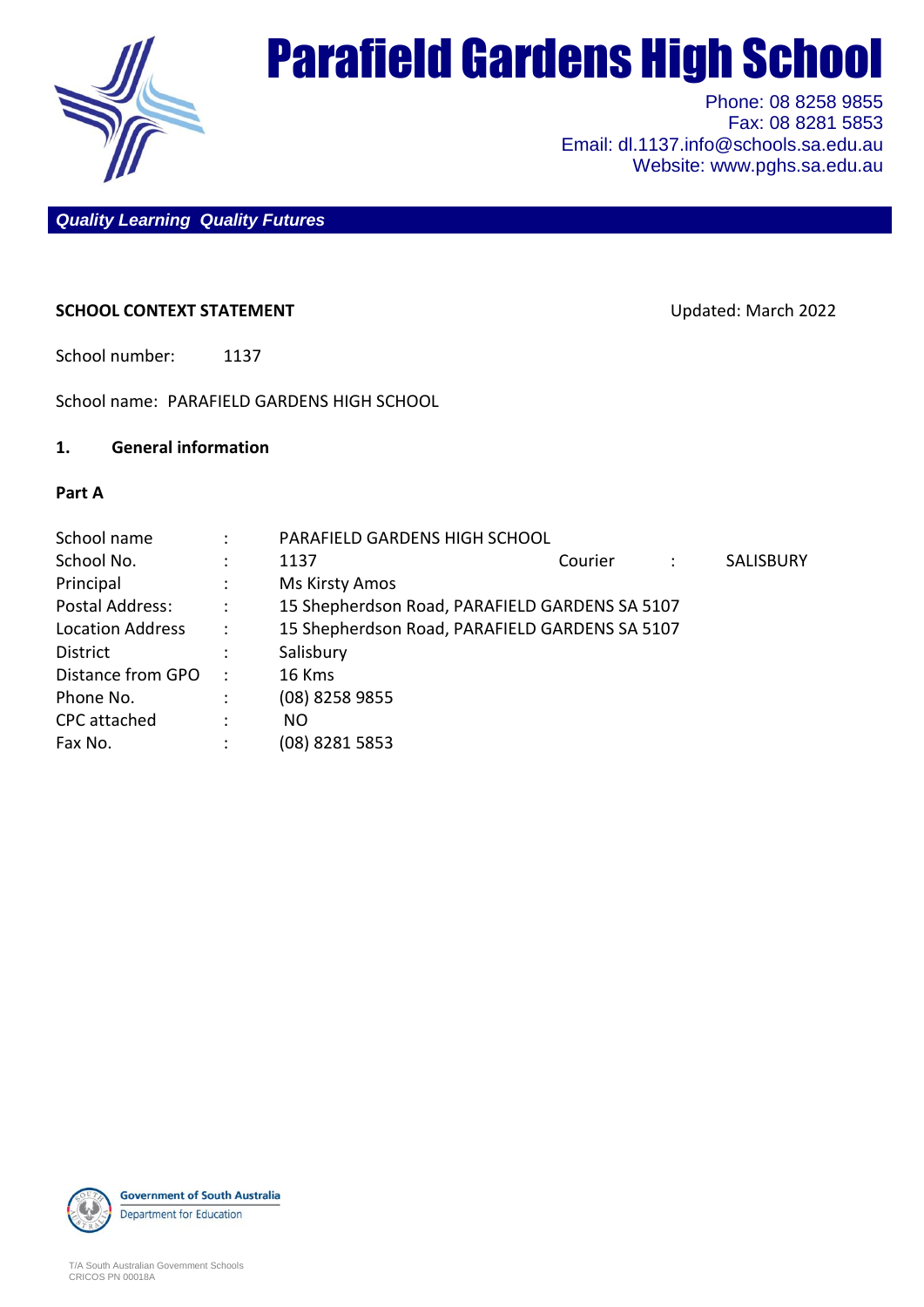#### **February FTE Enrolment**

|                       | 2018 | 2019      | 2020      | 2021        | 2022 |
|-----------------------|------|-----------|-----------|-------------|------|
| Year <sub>7</sub>     | ΝA   | <b>NA</b> | <b>NA</b> | <b>NA</b>   | 193  |
| Year 8                | 196  | 156       | 204       | 195         | 212  |
| Year 9                | 170  | 194       | 178       | 190         | 196  |
| Year 10               | 170  | 179       | 217       | 209         | 190  |
| Year 11               | 191  | 182       | 194       | 217         | 189  |
| Year 12               | 176  | 188       | 158       | 223         | 153  |
| Year 13               | 3    | 3         | 3         | $\mathbf 0$ | 0    |
| <b>FLO</b>            | 61   | 59        | 71        | 72          | 86   |
| <b>Total</b>          | 906  | 902       | 954       | 1034        | 1219 |
| <b>School</b><br>Card | 39%  | 40%       | 40%       | 30%         | 29%  |
| Percentage            |      |           |           |             |      |
| <b>NESB</b>           | 300  | 333       | 342       | 335         | 419  |
| <b>Enrolment</b>      |      |           |           |             |      |
| Aboriginal            | 51   | 42        | 50        | 65          | 93   |
| <b>Enrolment</b>      |      |           |           |             |      |

## **Part B**

- Deputy Principal: Karla Pobke
- Staffing numbers
	- 86.5 FTE teaching staff including Special Ed: 333 hours and 4.0 teacher, Aboriginal Education Teachers 0.9
	- SSO hours: 867 hours, EALD Bi lingual 14 hours, ACEO 55 hours

# • OSHC: NA

• H&S: Elected committee meets regularly. The site produces an Annual Report published to the web site and is audited financially on an annual basis.

# *Enrolment trends*

Trends are showing that enrolments are increasing slightly, both from local schools and the New Arrivals Program.

*Year of opening:* 1976

# **2. Students (and their welfare)**

## *General characteristics*

The student population represents a diverse range of cultural groups from more than 40 Nations. The school community is a category 3 school meaning that about 40% of the school community is on school card and generally low socio economic background. A large number of students are involved in part-time work and some provide care outside of school hours. There is relative gender balance across all year levels.

## *Learning Communities*

Four Learning Communities are established vertically across 7-11 to provide targeted support for students within each learning community. Each learning community has a learning community manager and a range of support staff that can work individually with students on a range of issues. This is supported by the home group program that is year level based within learning community groups. The home group program allows supports students to establish short and long term learning



**Government of South Australia Department for Education**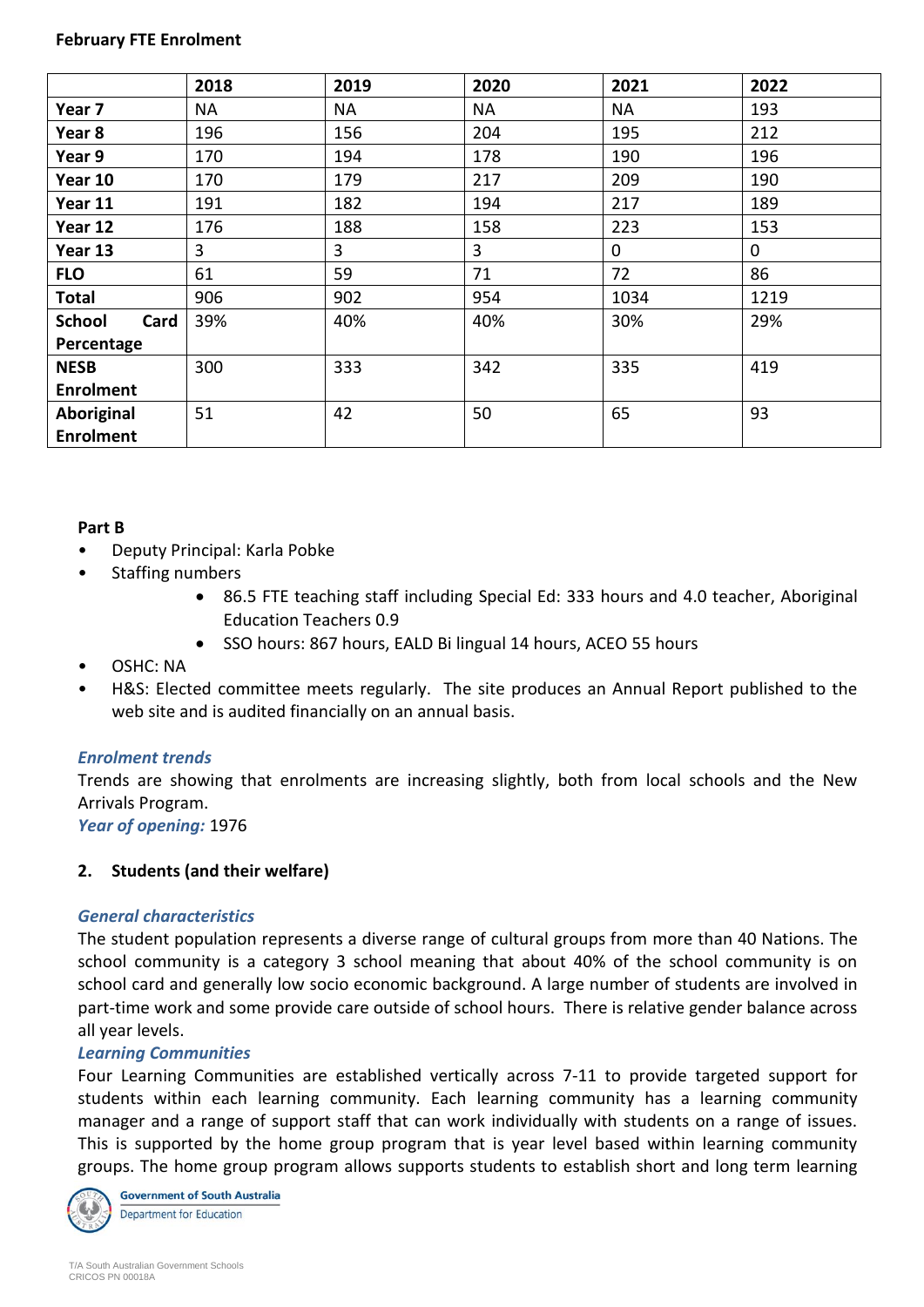goals, learn how to learn, learn how to keep safe, and supports student's wellbeing. There are 2 periods a week allocated to the Home Group curriculum. In year 7 and 8 all home group teachers also teach the same class for 2 core subjects (Eng/HASS or Maths/Science). In year 9 all home group classes are kept the same for core subjects.

# *Support offered*

The school offers extensive student support services, this includes:

- Student Counsellors
- Onsite Speech Pathologist
- 4 site–based Youth Workers aligned to each learning community
- Middle school and Senior School on site intervention/enrichment programs including Alternative Learning Class, Year 7 and 8 Literacy intervention classes, Sounds Write program and other literacy/numeracy learning interventions and/or social/emotional intervention programs
- Intercultural Hub with BSSO
- EALD teachers
- Aboriginal Education Centre with AET and ACEO
- Inclusive Education Program with Special Needs provision within mainstream and special class
- FLO Manager
- Breakfast program every morning
- Learning Hub after school Monday-Thursday.

# *Student Management*

There is a Positive Approaches to Learning Agreement that is used throughout the school, with clear restorative processes to be followed for inappropriate behaviour. The procedures are documented and form part of the teacher induction program. Senior Leaders, Learning Community Managers, Area of Learning Co-ordinators and Administration Team support classroom staff with preventative and post incident student improvement.

## *Student government*

A Student Representative Council (SRC) is highly valued and its membership is drawn from a representation from each year level. The SRC also operates a variety of student interest groups.

## *Special programmes*

SRC, Vista Sports, Guest Speakers, Rock & Water, Middle School PLUS class, Learning Hub, Performing Arts Night, Creative Arts Night, Knock Out Sport, Carly Ryan foundation, Sammy D Foundation, Encounter Youth, University Enrichment Programs, Berry Street Education Model, Peer Mentoring, Social/Emotional Intervention Programs.

## **Contextual Influences**

## **Our school's MORAL PURPOSE**

PGHS functions as a partnership between students, staff, parents and the community. Our vision is that all of our students develop the skills and dispositions that enable them to design, plan and lead for the futures that they want. We value 'Quality Learning' leading to 'Quality Futures'

We encourage every student to establish goals and live the values of the school RESPECT, ACHIEVEMENT & DETERMINATION, in a supportive, inclusive and caring school community. We have high expectations of our students to take responsibility for their learning, to continuously improve and seek high achievement, and also to contribute to the learning of others and the improvement of the school.

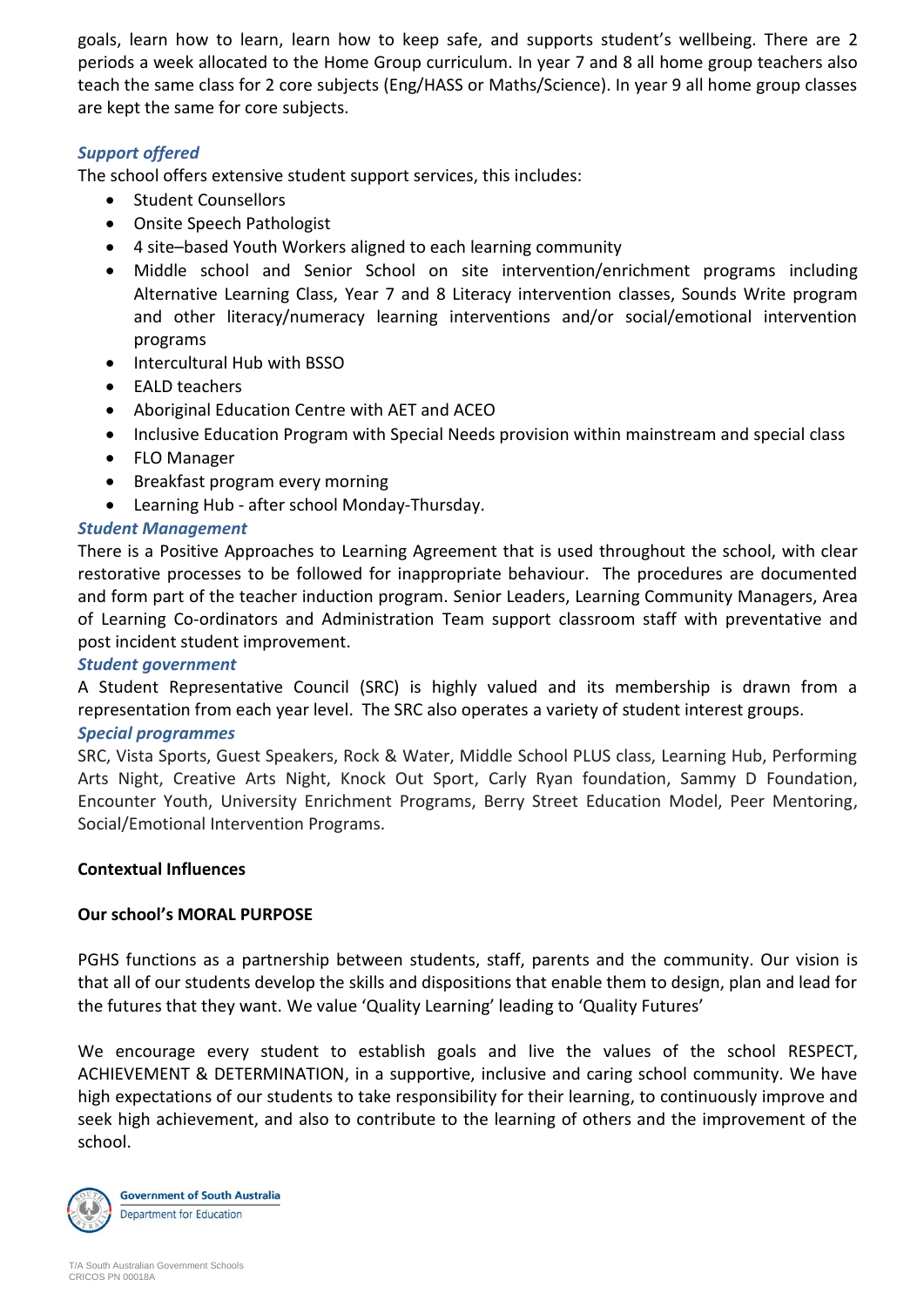Parafield Gardens High School is situated in the Northern Adelaide metropolitan region. Students come to this school from a wide geographic area. The student population includes students from diverse cultural groups with an increasing number of international students.

The school has an enrolment of approximately 1200 in 2022 and offers a broad and balanced curriculum aligned to Australian Curriculum and SACE with an extensive range of university, TAFE and employment pathways. Students can select from high level Maths, Science, Arts, Humanities and more than 30 different Certificate 1-3 VET programs.

With a steady enrolment of Non English Speaking Background (NESB) students, the school has a wellestablished and successful EAL/D program from Years 7 to 12 and offers an Intensive Secondary English Course (ISEC) to support International students' acquisition of the English language. In addition, the school has designed an Intercultural Hub, where students are supported by bilingual staff and the Assistant Principal International, to enhance and develop communication with families and school community, in fact we run parent groups with Bilingual Community Liaison Officers to ensure the sharing of information and support. Our focus on growing global citizens, stems from our International Program but involves all students and all aspects of curriculum.

The school's Inclusive Education Faculty is highly regarded in the community, offering specialist teaching and learning to students with varying levels of disability, or in need of shorter term support. A mixture of teachers, developmental educators, counsellors and youth workers are supported by psychologists, speech pathologists and occupational therapists to deliver individualised learning programs.

PGHS is one of 11 State Secondary Schools in the Northern Adelaide area which have formed an alliance (NASSSA) to enable leadership development, curriculum improvement and access for students to a wider SACE curriculum. Students can access Certificate courses across each of the 11 sites.

PGHS have experienced and skilled staff who are actively involved in continual professional learning. Every staff member undertakes ongoing professional learning to improve their practice. Staff are supported with their personal growth and development in line with school priorities through their Professional Development Plan. The school's learning spaces and Google Classroom based 24/7 learning platform, support innovative and collaborative teaching and learning. Parafield Gardens High School has a strong commitment to Workplace Health & Safety (WH&S) to ensure the safety of students and staff.

# **Site Improvement Plan: High Expectations, High Achievement**

At Parafield Gardens High School we emphasise the importance of every child making one year's growth for one year's learning and to strive for high achievement. Student progress and achievement is individually monitored and progress is reported regularly to parents through DayMap. The key site improvement strategies at PGHS are

- Improve student reading achievement through the use of before, during and after reading strategies
- Improve student understanding of number (numeracy)

The site improvement goals and actions are the responsibility of all members of staff. (For more information please refer to the school's Site Improvement Plan available on the school website)

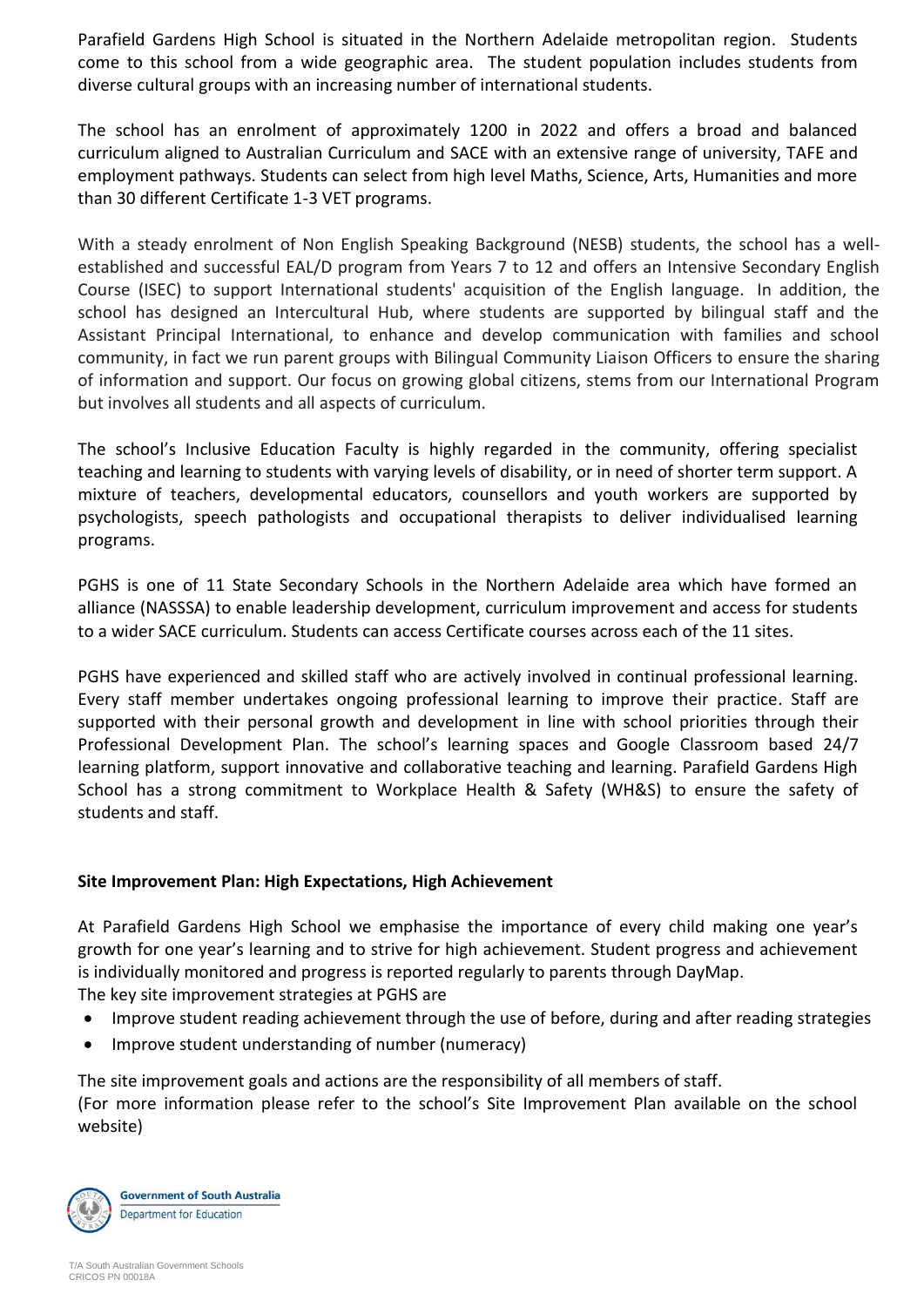The Grade Point Average (GPA), NAPLAN and PAT testing, attendance and wellbeing monitoring, are used to benchmark progress and celebrate achievement. The benchmarks permit the students, their families and the school to monitor improvement and standards. These are reported to parents in school student reports. School data is reported to the Governing Council and contributes to our Annual Report. The school's improvement work and achievement of agreed standards, is reviewed regularly by the Department.

# **3. Curriculum**

# *The Middle Years: Quality Learning*

Subject offerings in the middle school include: Maths, Science, English, EALD, Humanities, Technologies (Design, Digitial and Food), Health and Physical Education, Languages Other Than English (LOTE), and The Arts (Dance, Drama, Visual and Music). The LOTE choices are Japanese and German. All learning in the Middle Years aligns to the Australian Curriculum

# *The Senior Years: Quality Futures*

The senior school includes years 10-12. Students are offered a comprehensive choice of pathways accredited through the South Australian Certificate of Education (SACE). Programs within these pathways develop skills, knowledge and capabilities to engage with high level university courses, Vocational Certificates, direct employment and other post school options.

Additional LOTE subjects are available through the School of Languages for students who wish to study languages not offered at PGHS. Vietnamese and Nepali are offered on site after school and two Ethnic Language schools operate on site on Saturdays offering Chin Languages (Zomi and Haka)

# *Assessment procedures and reporting*

PGHS meets Departmental requirements for assessing student work and reporting to families. We use a combination of; a web based access to learning program through DayMap, end of semester reports and learning conversations. Students in Years 11 and 12 are in Stage 1 and 2 of the South Australian Certificate of Education. Students receive feedback on their work regularly, and formative assessment guides student learning. Evidence of work over the year is used to provide students with an end of year grade in all areas of the Australian Curriculum.

# **4. Sporting Activities**

Students compete in SASSSA athletics, cross-country and some knockout competitions. School teams compete in the Vista Zone weekly competitions and lightning carnivals in a wide variety of sports, for both senior and junior students

# **5. Other Co-Curricular Activities**

Parafield Gardens High School supports innovative programs and projects, such as:

- Maths Olympics
- Performing Arts Nights
- Sammy D Foundation student mentoring program
- Learning Hub
- SRC leadership and associated clubs
- Performing Arts/ Creative Arts evenings
- Encounter Youth
- Special Multicultural celebrations in conjunction with primary schools and the local Council.
- Camps

**Government of South Australia Department for Education**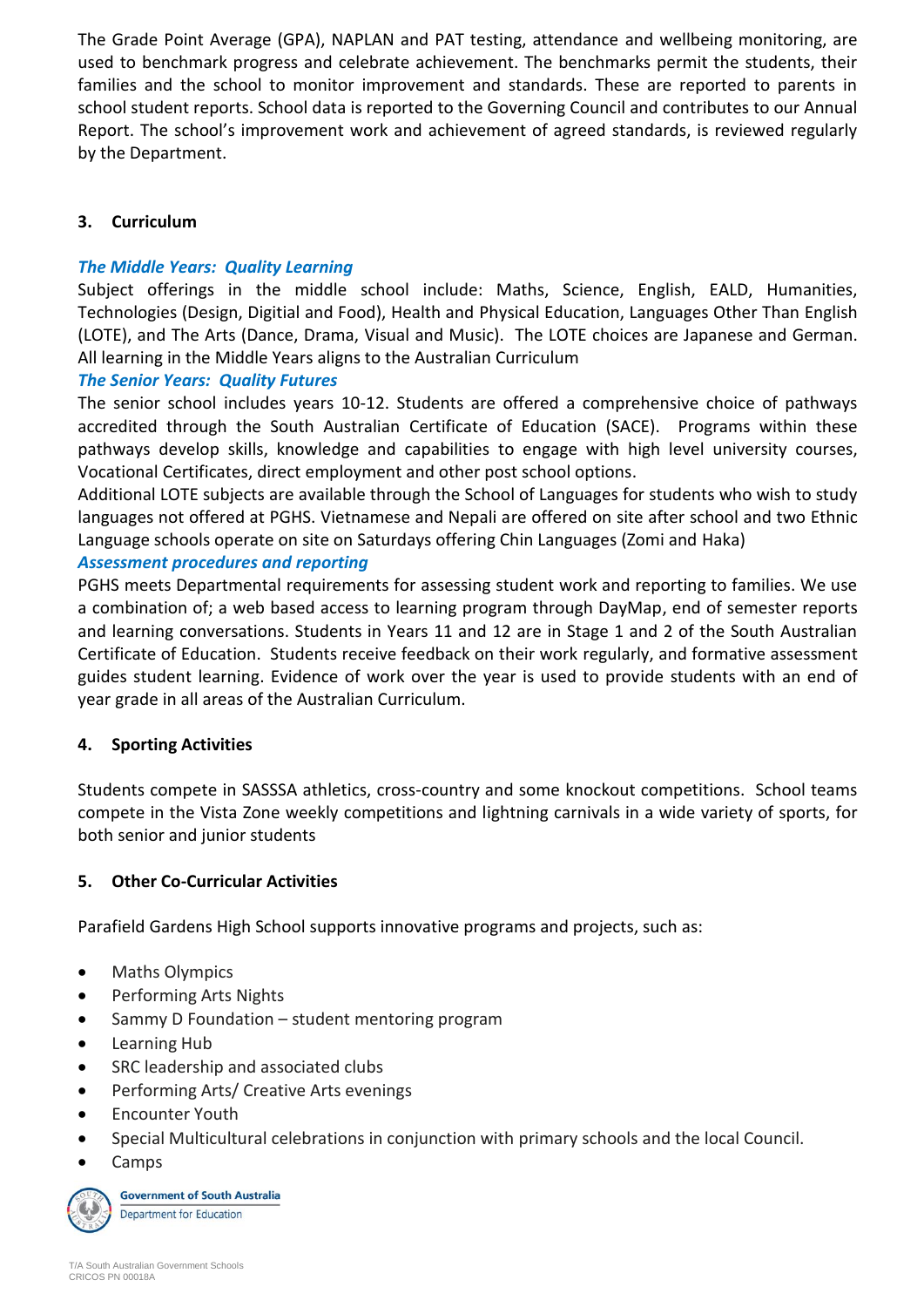- University Enrichment Programs
- Breakfast Club

#### **6. Staff**

The staff demonstrates a high level of commitment to continuous improvement and meeting the needs of students. They meet regularly for whole school professional learning, and work in Learning Teams for each year level across the school.

#### *Leadership structure*

Principal Band B-5 Deputy Principal Business Manager Band B-3 - Wellbeing Band B-3 - Daily Organisation and Timetable Band B-3 - SACE & VET Band B-3 - International Education, EALD, Languages Band B-3 - Inclusive Education Band B-3 - ICT Systems and Processes/Digital Tech Band B-3 – Middle School Band B-2 – HASS/RP/PLP Band B-2 – English and whole school literacy Band B-1 - Science Coordinator Band B-1 - Maths Coordinator Band B-1 - Arts Coordinator Band B-1 - Technology Coordinator Band B-1 - HPE Coordinator Band B-1 - Learning Community Manager x 5 Band B-1 – Alternative Learning and VET

Band B-1 – SAASTA and AbEd

## *Staff support systems*

Each area of study is supported by a Co-ordinator and Learning Community Managers support Home Group teachers. The leadership team support staff in relation to professional and personal issues. All staff work as members of teams and the level of collegiate support is acknowledged. There is an ongoing, structured induction programme for staff new to the school, including contract and TRT staff. *Staff utilisation policies*

The Human Resource Management Policy and PAC guideline defines all staffing allocations within the Enterprise Bargaining agreement and through Departmental and local agreements.

## *Access to special staff*

Instrumental teachers are available along with BSSO's, SSO's, and counsellors, psychologists, speech pathologist, occupational therapists & developmental educators who support Inclusive Education and regional Guidance and Behaviour Support services.

## **7. School Facilities**

## *Buildings and grounds*

The school has a beautiful environment. The buildings and grounds are well maintained. Garden areas are planted with low shrubs and mulch contained with railway sleepers. Funding has allowed us to



**Government of South Australia** Department for Education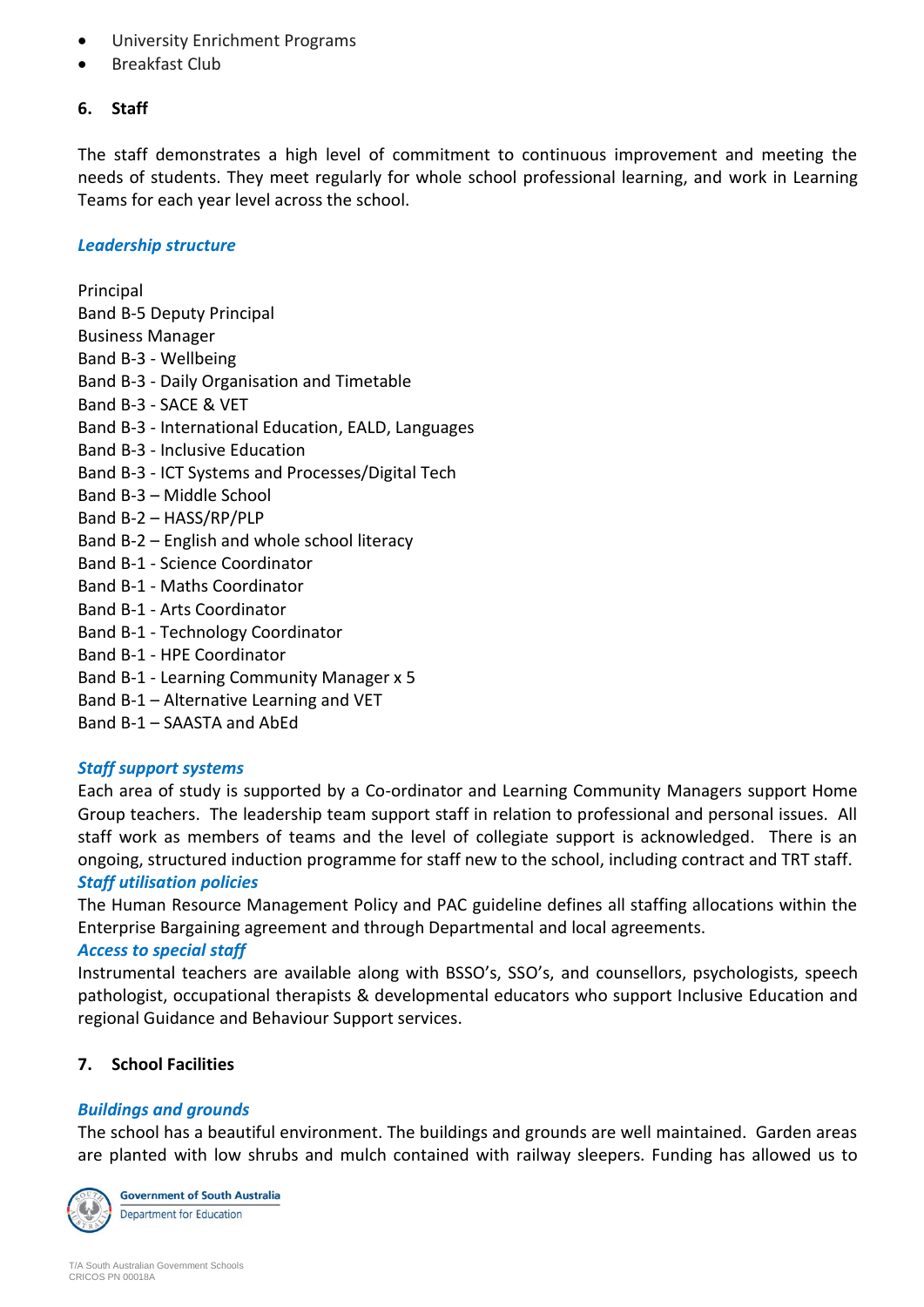extensively improve the school environment including additions such as pergolas, shaded areas and seating throughout the school grounds.

The school has a brand new Performing Arts Centre and Gymnasium. In additional most classroom areas have been upgraded in the last 3 years. Learning areas provide the latest in design and ICT to support high quality learning. The school has extensive ovals and shady areas.

# *Cooling*

All buildings are centrally cooled and heated.

## *Specialist facilities*

All year students are issued with a Chromebook for school and home use at no cost. In addition the school has dedicated ICT and digital media rooms. Several faculties have a group of computers for their specific subject use. The school has very fast Wi-Fi. There are large areas for the Visual and Performing Arts, including a new dance floor and lighting, a newly refurbished drama suite, Home Economics, a well-equipped Technology suite and a Gymnasium with training room.

## *Student facilities*

Outdoor settings are placed throughout the grounds for student use and sporting activities are held during lunch times in the gymnasium.

# *Access to buildings and other facilities*

A lift has been installed to facilitate access to upper floors. Ramps are provided to most buildings. There are electronic access doors to the library and front reception. There are 2 disabled toilets.

# *Staff facilities*

Staff preparation areas and offices for all staff with access to technology are located in each curriculum area of the school and the Administration area. There is a large central staff room. Staff have e-mail access and all office areas have access to EDSAS via networking. All staff are provided with a school laptop.

## *Access to bus transport*

There is very good access to buses and trains.

## **8. School Operations**

## *Decision making structures*

The school operates with faculty meetings, learning community meetings, committees and whole staff meetings. Leaders meet every Thursday after school with a focus on school improvement, data informed practice, school management and curriculum/wellbeing foci. Ad-hoc teams form to progress special topics. All teams research, consult and make recommendations to the appropriate forum for ratification. Staff meeting is the forum for whole school policy decisions. The School Governing Council is consulted on major issues and approves the site plans and budget.

## *Regular publications*

The school publishes a newsletter regularly throughout the year. School policies and procedures are available electronically through the school website.

## *Other communication*

Memos and whiteboard messages along with the electronic school bulletin, DayMap and emails are used regularly to facilitate communication with staff.

Staff meetings are held every Monday afternoon.

Parents are contacted regularly via teacher phone calls, SMS, DayMap, the school website, social media and letters sent home.

## *School's financial position*

The annual budget is prepared by the Finance Committee and approved by the Governing Council. The school is audited each year. There is an alignment between resource allocation and the strategic directions of the school.